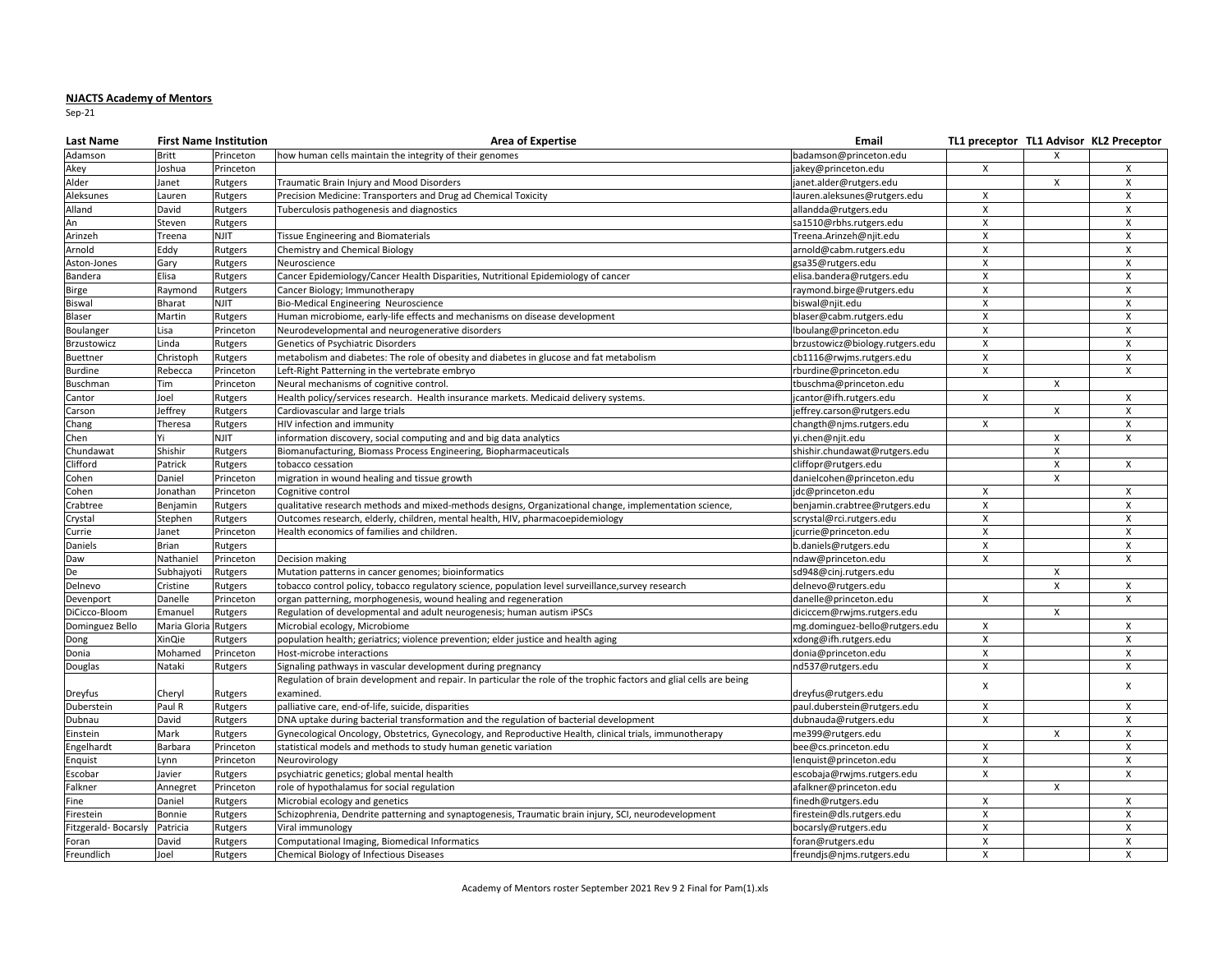| Ganesan          | Shridar            | Rutgers   | Cancer Genomics, DNA repair                                                                                         | ganesash@rutgers.edu          | $\mathsf{X}$              |                | X                         |
|------------------|--------------------|-----------|---------------------------------------------------------------------------------------------------------------------|-------------------------------|---------------------------|----------------|---------------------------|
| Gennaro          | Maria              | Rutgers   | ТB                                                                                                                  | marila.gennaro@rutgers.edu    | Χ                         |                | X                         |
| Gerhard          | Tobias             | Rutgers   | pharmacoepidemiology                                                                                                | tgerhard@rutgers.edu          |                           | $\mathsf{x}$   | $\mathsf{x}$              |
| Gitai            | Zemer              | Princeton | Cytoskeletal dynamics, polarity, dynamics                                                                           | zgitai@princeton.edu          | Χ                         |                | $\boldsymbol{\mathsf{X}}$ |
| Goldman          | Noreen             | Princeton | social and economic factors on adult health                                                                         | ngoldman@princeton.edu        | X                         |                | $\mathsf{x}$              |
| Gow              | Andrew             | Rutgers   | how nitric oxide (NO) operates in health and disease                                                                | Gow@pharmacy.rutgers.edu      | X                         |                | X                         |
| Graves           | William W          | Rutgers   | the neurobiology of language, with emphasis on reading                                                              | william.graves@rutgers.edu    |                           | X              |                           |
| Guo              | Grace L            | Rutgers   | Bile Acids in Liver Diseases                                                                                        | guo@eohsi.rutgers.edu         | $\boldsymbol{\mathsf{X}}$ |                | $\mathsf{x}$              |
| <b>Halkitis</b>  | Perry              | Rutgers   | Global health, infectious disease, virology                                                                         | perry.halkitis@rutgers.edu    | X                         |                | X                         |
| Howell           | Roger              | Rutgers   | Radiation research Nuclear medicine Radiation oncology Radiology Radiopharmaceutical therapy                        | rhowell@rutgers.edu           | X                         |                | X                         |
| Hudson           | Shawna             | Rutgers   | Mixed methods research; vulnerable populations; community health; community engagement; primary care                | hudsonsh@rwjms.rutgers.edu    | $\pmb{\times}$            |                | $\pmb{\chi}$              |
| Jacinto          | Estela             | Rutgers   | signal transduction, cancer metabolism, T cell biology,                                                             | jacintes@rwjms.rutgers.edu    | X                         |                | $\pmb{\chi}$              |
| Jarrin Montaner  | Olga               | Rutgers   | Nursing                                                                                                             | olga.jarrin@rutgers.edu       | X                         |                | $\boldsymbol{\mathsf{X}}$ |
| Kang             | Yibin              | Princeton | immunotherapy                                                                                                       | ykang@princeton.edu           | X                         |                | X                         |
| Kipen            | Howard             | Rutgers   | Biomarkers of Environmental Exposure                                                                                | hk475@rutgers.edu             |                           | X              | $\boldsymbol{\mathsf{X}}$ |
| Klapholz         | Marc               | Rutgers   | Medicine                                                                                                            | klapholz@rutgers.edu          |                           | X              | $\pmb{\times}$            |
| Kleinman         | Lawrence           | Rutgers   | Quality measures; health services research                                                                          | lk157@rwjms.rutgers.edu       |                           |                | X                         |
|                  |                    |           | Pharmacokinetics, pharmacogenomics and pharmacodynamics of dietary cancer chemopreventive phytochemicals,           |                               |                           |                |                           |
|                  | Ah Ng Tony Rutgers |           | Nrf2-mediated signaling of anti-redox/oxidative stress response, and epigenetics/epigenomics.                       | kongt@pharmacy.rutgers.edu    | $\pmb{\times}$            |                | $\pmb{\chi}$              |
| Kong<br>Konova   | Anna B.            | Rutgers   | cognitive neuroscience of substance use and addictive behaviors                                                     | ak1677@ca.rutgers.edu         |                           | $\mathsf{x}$   |                           |
|                  | Sergei             |           | Development of Antiviral and Immune Therapies                                                                       | kotenkse@njms.rutgers.edu     | X                         |                | X                         |
| Kotenko          |                    | Rutgers   |                                                                                                                     |                               |                           | X              | $\pmb{\chi}$              |
| Langer           | Jerome             | Rutgers   | Structure and function of interferons and interferon receptors                                                      | langer@rwjms.rutgers.edu      |                           |                |                           |
| Laskin           | Debra              | Rutgers   | Inflammatory mechanisms of disease                                                                                  | askin@eohsi.rutgers.edu       | Χ                         |                | X                         |
| Lattime          | Edmund             | Rutgers   | Immunology / Immunotherapy                                                                                          | e.lattime@rutgers.edu         |                           | X              | $\pmb{\chi}$              |
| Laumbach         | Robert             | Rutgers   | effects of exposure to air pollutants and psychosocial stressors and their impact on urban disparities              | laumbach@eohsi.rutgers.edu    | X                         |                | X                         |
| Libutti          | Steven             | Rutgers   | <b>Endocrinology and Cancer</b>                                                                                     | sl1442@rutgers.edu            | X                         |                | $\mathsf{x}$              |
| Lobel            | Peter              | Rutgers   | Lysosomes and lysosomal storage disorders, Proteomics                                                               | lobel@cabm.rutgers.edu        | $\pmb{\times}$            |                | $\pmb{\times}$            |
| Manne            | Sharon             | Rutgers   | Cancer Prevention and Control                                                                                       | mannesl@rutgers.edu           |                           | X              | X                         |
| Manzini          | Chiara             | Rutgers   | sex-specific intracellular signaling, neurodevelopmental disorder                                                   | chiara.manzini@rutgers.edu    | X                         |                | $\pmb{\times}$            |
| Marlink          | Richard            | Rutgers   | Clinical trials in Africa; health systems research in developing countries; global oncology                         | rm1223@rutgers.edu            |                           | X              | X                         |
| Matise           | Michael            | Rutgers   | Neural circuits, neurophysiology, synaptic physiology, learning, memory                                             | matisemp@rwjms.rutgers.edu    | $\boldsymbol{\mathsf{X}}$ |                | $\mathsf{X}$              |
| McLanahan        | Sara               | Princeton | family demography, poverty and inequality, and social policy                                                        | mclanaha@princeton.edu        | X                         |                | X                         |
| Michniak-Kohn    | Bozena             | Rutgers   | Topical and transdermal drug delivery                                                                               | michniak@pharmacy.rutgers.edu | Χ                         |                | $\times$                  |
| Millonig         | James              | Rutgers   | Neuroscience                                                                                                        | millonjh@rutgers.edu          |                           | $\pmb{\times}$ | X                         |
|                  |                    |           | Nanoscale-based targeted delivery of drugs, peptides, siRNA and antisense; translational medicine; precision        |                               |                           |                |                           |
|                  |                    |           | nanomedicine; preclinical in vitro and in vivo evaluation of anticancer therapeutics; orthotopic and ectopic animal |                               | X                         |                | X                         |
| Minko            | Tamara             | Rutgers   | models of cancer, lung disease                                                                                      | minko@rci.rutgers.edu         |                           |                |                           |
| Moghe            | Prabhas            | Rutgers   | Nanomedicine; Regenerative Medicine; Biomedical Imaging                                                             | moghe@rci.rutgers.edu         | X                         |                | X                         |
|                  |                    |           | Health Economics, Health Policy. Health Reform, Health Insurance, Health Care Spending, Family Health Care          |                               | $\pmb{\times}$            |                | X                         |
| Monheit          | Alan               | Rutgers   | Responses to Economic Shocks, Socio-Economic Status Health                                                          | monheiac@rutgers.edu          |                           |                |                           |
| Mouradian        | M. Maral           | Rutgers   | Translational Research in Parkinson's disease                                                                       | mouradmm@rutgers.edu          | X                         |                | X                         |
| Muir             | Tom                | Princeton |                                                                                                                     | muir@princeton.edu            | X                         |                | X                         |
| Murphy           | Coleen             | Princeton | Molecular mechanisms of aging                                                                                       | ctmurphy@princeton.edu        | X                         |                | X                         |
| Nelson           | Celeste M.         | Princeton | Cancer cell invasion and metastasis in breast cancer                                                                | celesten@princeton.edu        | X                         |                | $\boldsymbol{\mathsf{X}}$ |
| Niv              | Yael               | Princeton | Reinforcement learning                                                                                              | yael@princeton.edu            | $\pmb{\times}$            |                | $\pmb{\chi}$              |
| Norman           | Kenneth            | Princeton | Learning and memory                                                                                                 | knorman@princeton.edu         | X                         |                | $\boldsymbol{\mathsf{X}}$ |
| Notterman        | Daniel             | Princeton | Genetics, epigenetics; telomere; pediatric critical care medicine.                                                  | dan1@princeton.edu            | X                         |                | X                         |
| Nower            | .ia                | Rutgers   | gambling, addiction and mental health                                                                               | Inower@rutgers.edu            |                           |                | X                         |
| Ohman-Strickland | Pamela             | Rutgers   | Statistical Methods for Translational Studies                                                                       | ohmanpa@rutgers.edu           |                           | X              | $\mathsf{x}$              |
| Omary            | Bishr              | Rutgers   | function and regulation by posttranslational modification of keratins and lamins in digestive organs                | bo163@cabm.rutgers.edu        |                           |                | X                         |
|                  |                    |           | the role of airway smooth muscle as an immunomodulatory cell and in the study of cell signaling mechanisms inducing |                               |                           |                |                           |
| Panettieri       | Reynold            | Rutgers   | glucocorticoid insensitivity and excitation-contraction coupling.                                                   | rp856@rutgers.edu             | X                         |                | X                         |
| Pang             | Zhiping            | Rutgers   | Neuromodulation, Eating disorder, Obesity, Neural Stem cell, Disease modeling                                       | pangzh@rwjms.rutgers.edu      | $\pmb{\times}$            |                | $\pmb{\chi}$              |
| Parekkadan       | Biju               | Rutgers   | Cell and Genetic Engineering                                                                                        | biju.parekkadan@rutgers.edu   | х                         |                | X                         |
| Pfister          | Bryan              | NJIT      | <b>Traumatic Brain Injury</b>                                                                                       | bryan.j.pfister@njit.edu      | $\pmb{\times}$            |                | $\pmb{\times}$            |
| Pilch            | Daniel             | Rutgers   | Drug Design and Development                                                                                         | pilchds@rutgers.edu           | X                         |                | X                         |
| Pinter           | Abraham            | Rutgers   | HIV immunology, targets and vaccine development                                                                     | pinterab@rutgers.edu          |                           | X              | X                         |
| Ploss            | Alexander          | Princeton | Tissue aengineering and humaninfectious disease                                                                     | aploss@princeton.edu          | $\mathsf{x}$              |                | $\mathsf{x}$              |
|                  |                    |           |                                                                                                                     |                               |                           |                |                           |